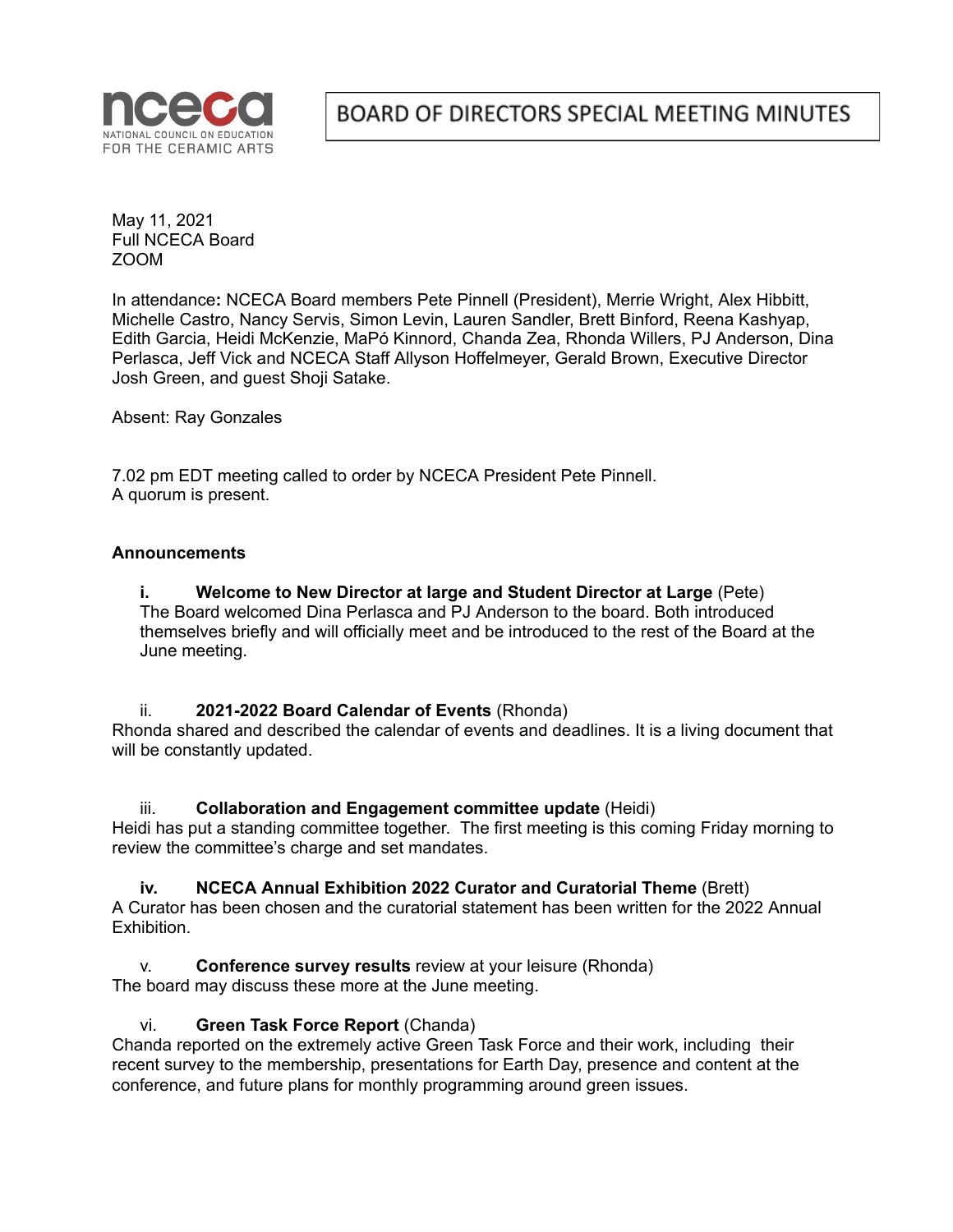# 1. **Reminder- Board and Staff reports due May 28th**. (Alex)

## **Business**

# 1. **Approval of the Minutes** (Pete/Alex)

The Board approved by unanimous consent the **Motion: approve the minutes for the April 13, 2021 Board Meeting.** (Moved by Pete, seconded by Simon)

### 1. **Motion: to amend the bylaws Article VI. 6.2., A.(i) in respect to the Program Director description and responsibilities as proposed (changes to struck out text added in red): (**Alex**)**

(i) Nominations for the Programs Director will be solicited from the board and membership. Appointment of the Programs Director will be approved through a 2/3- majority vote of the board. The Programs Director serves a three- year term and may be re- appointed to serve no more than two consecutive terms. The Programs Director shall serve on the Executive Committee and shall work closely with the President and the On-Site Conference Chair in planning the general and specific aspects of themes, programs, schedules, and events of the Annual Conference. The Programs Director shall solicit program proposals from the membership and shall organize them for review at the spring Board Meeting by the full board. The Programs Director shall notify all submitters of proposals of Board action in a timely fashion. The Programs Director shall schedule program sessions and events.

The Board passed the **Motion: to amend the bylaws Article VI. 6.2., A.(i) in respect to the Program Director description and responsibilities as proposed**

(Moved by Alex, seconded by Rhonda, votes in favor 15, against 0 , abstentions 0.)

## 1. **Finance Update** (Reena)

Reena gave an overview of the recent Finance Committee meeting. The 3rd quarter ended on March 31, and after reconciliation, NCECA is financially in a better position than had been projected and the portfolio is doing well. Reena, Helen and the staff will work on the 2022 budget to bring to the Spring Board meeting. The board briefly discussed potential financial impacts of moving forward with future event days on the vFairs platform, as well as the upcoming expenditures of printing and mailing the 2021 Journal and Exhibition Catalogue.

## 1. **Motion to approve planning a hybrid conference for March 2022**. (Rhonda & Josh)

After discussion and amendment, the Board passed the **Motion: to move forward with planning a hybrid conference for March 2022** (Moved by Rhonda, seconded by Chanda, votes in favor 16, against 0, abstentions 0.)